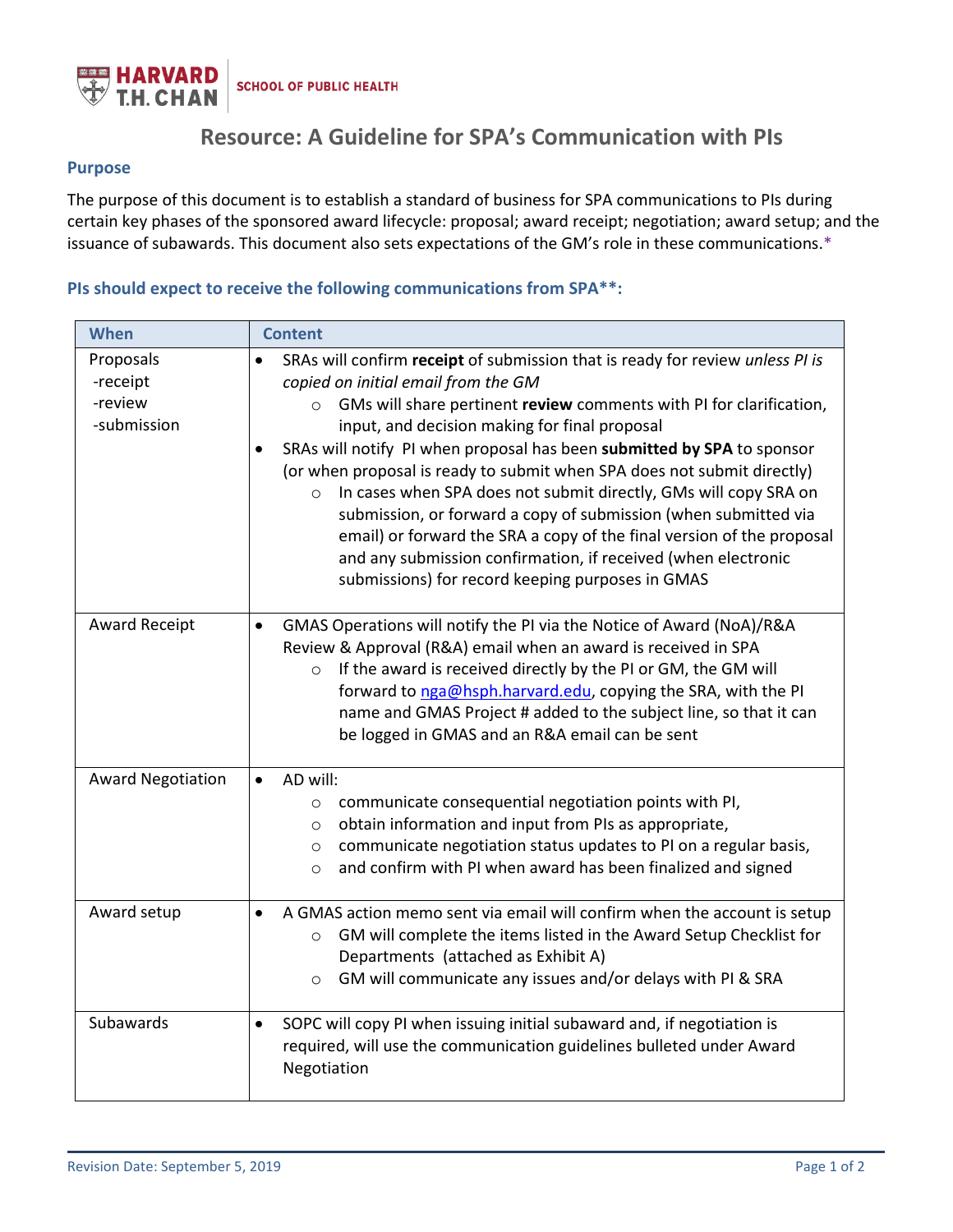**\****Please reference the Glossary of Abbreviations below to differentiate between RAST and Department GMs in the above expectations. The expectations of GMs is dependent on receiving requested follow-up communications from PIs when additional information is required to facilitate any of the award lifecycle phases.*

**\*Additional communication from SPA to PIs may occur as needed. GMs will continuously communicate with PIs as needed.**

## **Glossary of Abbreviations:**

- AD = Associate or Assistant Director in SPA
- \*\*GM = RAST or Department Grants Manager
	- o RAST
		- **Pre-award program with permanently assigned RAST member for some departments**
		- **Post-award, non-permanent, assignments on an as needed basis**
	- o Department Grants Manager
		- **Pre-award for departments not participating in pre-award program**
		- **Post-award unless RAST is temporarily assigned to assist department**
- PI = Principal Investigator
- SOPC = Subawards Out Primary Contact
- SPA = Sponsored Programs Administration
- SRA = Sponsored Research Administrator

## **Resources:**

- Contact information for SPA representatives can be found [here](https://hcsra.sph.harvard.edu/people)
- For subaward questions, please emai[l hsphsubs@hsph.harvard.edu](mailto:hsphsubs@hsph.harvard.edu)

## **Appendix:**

• Exhibit A: Award Setup Checklist for Departments